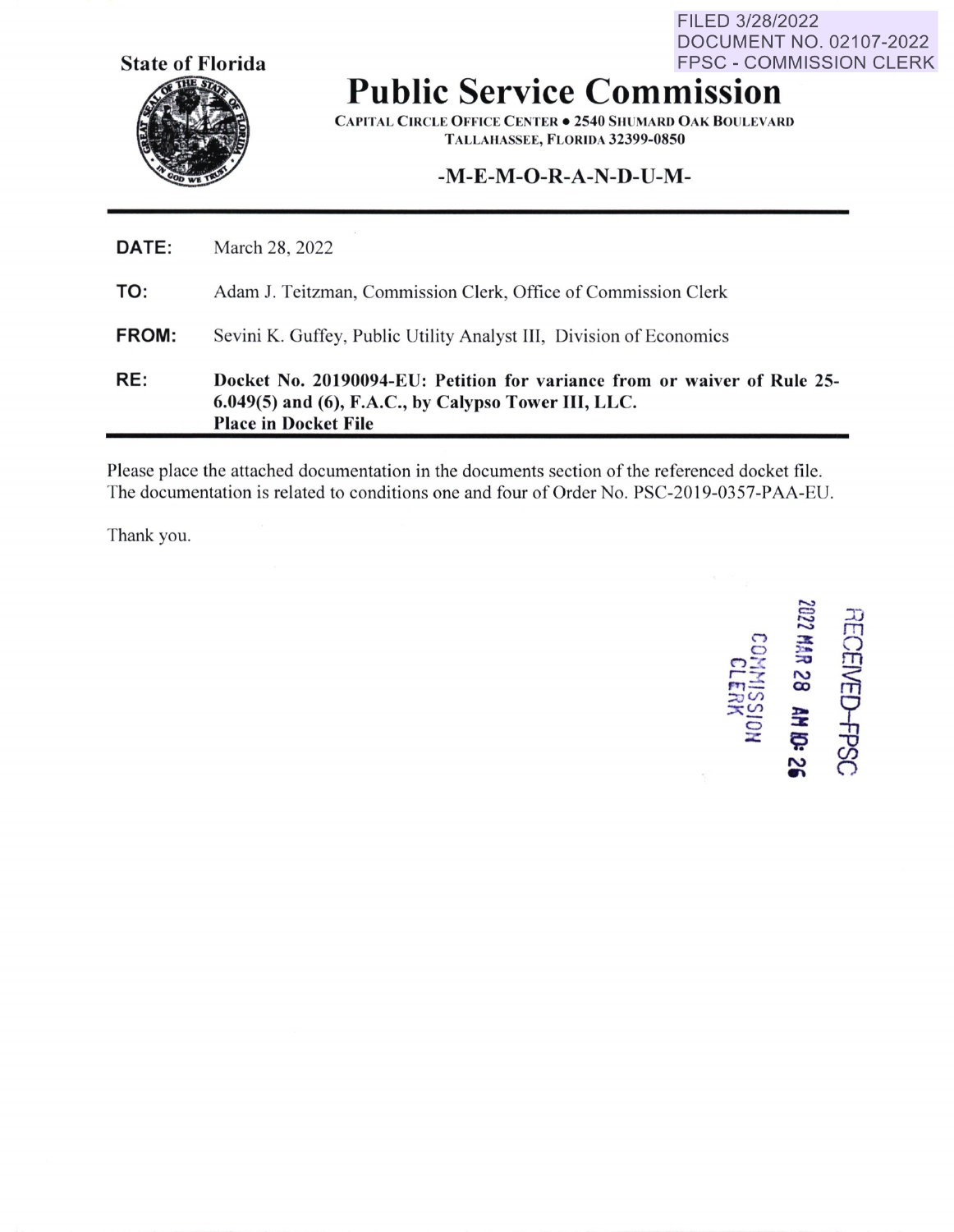## THE OFFICIAL SITE OF THE FLORIDA DEPARTMENT OF BUSINESS & PROFESSIONAL REGULATION



**ONLINE SERVICES** 

Continuing Education Course

View Application Status

Find Exam Information

Unlicensed Activity Search

Apply for a License Verify a Licensee

File a Complaint

Search

List Search

**LICENSEE DETAILS** 

**BED** ATTENT OF DUSTRESS **HOME CONTACT US** MY ACCOUNT

#### View Food & Lodging Inspections AB&T Delinquent Invoice & Activity Licensee Information 9:31:34 AM 3/25/2022 Name: Main Address: County: License Mailing: County: License Location: County: **CALYPSO TOWER** Ill **(Primary Name) TOWER** Ill @ **CALYPSO RESORT COA (OBA Name) 15900 FRONT BEACH RD PANAMA** CITY BEACH Florida 32413 BAY PO BOX 681463 PRATTVILLE AL 36068 OUT OF STATE 15900 FRONT BEACH RD FRONT BEACH RD **PANAMA** CITY BEACH FL 32413 **BAY**

# **License Information**

| License Type:   | Hotel                  |  |
|-----------------|------------------------|--|
| Rank:           | Hotel                  |  |
| License Number: | HOT1305253             |  |
| Status:         | <b>Current, Active</b> |  |
| Licensure Date: | 03/21/2022             |  |
| Expires:        | 06/01/2022             |  |

| Special<br><b>Qualifications</b> | <b>Qualification Effective</b> |  |  |
|----------------------------------|--------------------------------|--|--|
| Bay JUN                          | 03/21/2022                     |  |  |
| <b>201-300 UNITS</b>             | 03/21/2022                     |  |  |

### **Alternate Names**

View Related License Information View License Complaint View Recent Inspections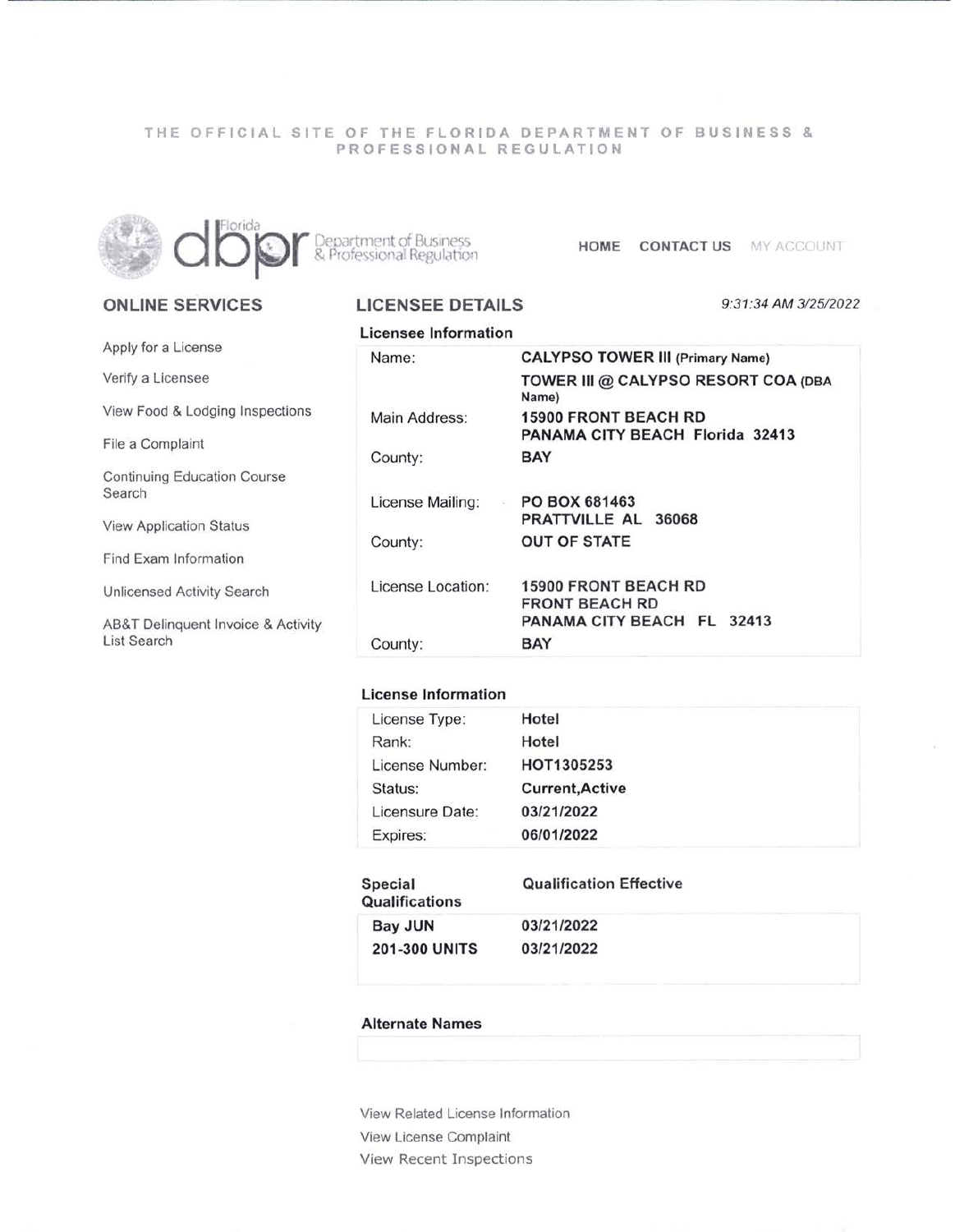#### 2601 Blair Stone Road, Tallahassee FL 32399 :: Email: Customer Contact Center :: Customer Contact Center: 850.487 .1395

#### The State of Florida is an AA/EEO employer. **Copyright 2007-2010 State of Florida. Privacy Statement**

Under Florida law, email addresses are public records. If you do not want your email address released in response to a public-records request, do not send electronic mail to this entity. Instead, contact the office by phone or by traditional mail. If you have any questions. please contact 850.487.1395. \*Pursuant to Section 455.275(1), Florida Statutes, effective October 1, 2012, licensees licensed under Chapter 455, F.S. must provide the Department with an email address if they have one. The emails provided may be used for official communication with the licensee. However email addresses are public record. If you do not wish to supply a personal address, please provide the Department with an email address which can be made available to the public. Please see our **Chapter 455** page to determine if you are affected by this change.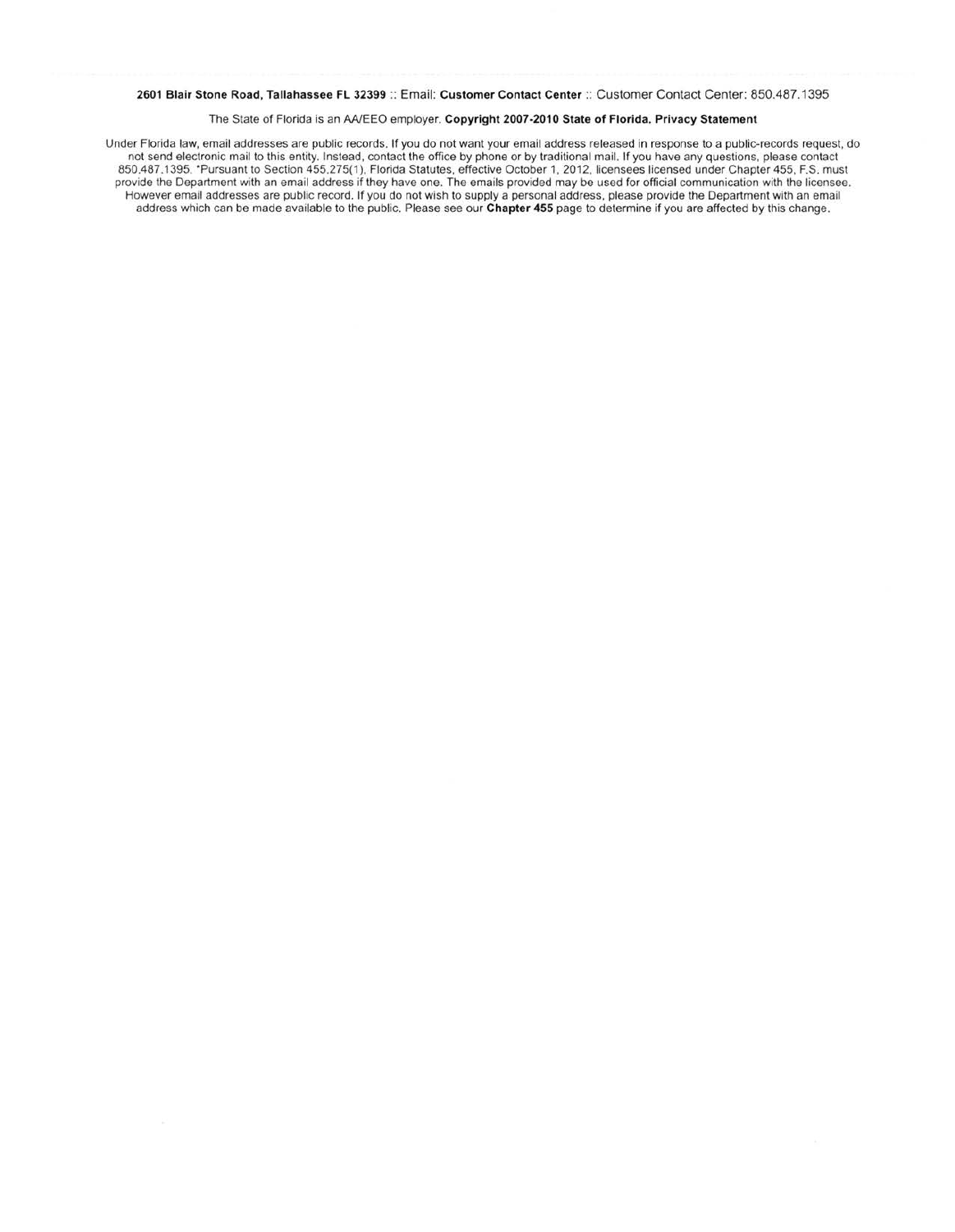## THE OFFICIAL SITE OF THE FLORIDA DEPARTMENT OF BUSINESS & PROFESSIONAL REGULATION



Department of Business<br>& Professional Regulation

**HOME CONTACT US** MY ACCOUNT

# **ONLINE SERVICES**

Apply for a License

Verify a Licensee

View Food & Lodging Inspections

File a Complaint

**Continuing Education Course** Search

**View Application Status** 

Find Exam Information

Unlicensed Activity Search

AB&T Delinquent Invoice & Activity List Search

**LICENSEE SEARCH OPTIONS** 

9:27:36 AM 3/25/2022

Data Contained In Search Results Is Current As Of 03/25/2022 09:25 AM.

**Search Results** 

Please see our glossary of terms for an explanation of the license status shown in these search results.

For additional information, including any complaints or discipline, click on the name.

| HOT1305253<br><b>CALYPSO</b><br>Primary<br>Hotel<br><b>TOWER III</b><br>06/01/2022<br>Hotel<br>15900 FRONT BEACH RD PANAMA CITY BEACH.<br><b>License Location</b><br>Address*:<br>FL 32413<br>15900 FRONT BEACH RD PANAMA CITY BEACH.<br><b>Main Address*:</b><br>FL 32413<br>PO BOX 681463 PRATTVILLE, AL 36068<br><b>Mailing Address*:</b><br>TOWER III @<br>HOT1305253<br>DBA<br>Hotel<br>CALYPSO<br>06/01/2022<br>Hotel<br>RESORT COA<br><b>License Location</b><br>15900 FRONT BEACH RD PANAMA CITY BEACH.<br>Address*:<br>FL 32413<br>15900 FRONT BEACH RD PANAMA CITY BEACH.<br><b>Main Address*:</b><br>FL 32413<br>PO BOX 681463 PRATTVILLE, AL 36068<br><b>Mailing Address*:</b> | License<br>Type | Name | Name<br>Type | License<br>Number/<br>Rank | <b>Status/Expires</b> |  |
|--------------------------------------------------------------------------------------------------------------------------------------------------------------------------------------------------------------------------------------------------------------------------------------------------------------------------------------------------------------------------------------------------------------------------------------------------------------------------------------------------------------------------------------------------------------------------------------------------------------------------------------------------------------------------------------------|-----------------|------|--------------|----------------------------|-----------------------|--|
|                                                                                                                                                                                                                                                                                                                                                                                                                                                                                                                                                                                                                                                                                            |                 |      |              |                            | Current, Active       |  |
|                                                                                                                                                                                                                                                                                                                                                                                                                                                                                                                                                                                                                                                                                            |                 |      |              |                            |                       |  |
|                                                                                                                                                                                                                                                                                                                                                                                                                                                                                                                                                                                                                                                                                            |                 |      |              |                            |                       |  |
|                                                                                                                                                                                                                                                                                                                                                                                                                                                                                                                                                                                                                                                                                            |                 |      |              |                            |                       |  |
|                                                                                                                                                                                                                                                                                                                                                                                                                                                                                                                                                                                                                                                                                            |                 |      |              |                            | Current, Active       |  |
|                                                                                                                                                                                                                                                                                                                                                                                                                                                                                                                                                                                                                                                                                            |                 |      |              |                            |                       |  |
|                                                                                                                                                                                                                                                                                                                                                                                                                                                                                                                                                                                                                                                                                            |                 |      |              |                            |                       |  |
|                                                                                                                                                                                                                                                                                                                                                                                                                                                                                                                                                                                                                                                                                            |                 |      |              |                            |                       |  |

Back New Search

#### \* denotes

Main Address - This address is the Primary Address on file.

Mailing Address - This is the address where the mail associated with a particular license will be sent (if different from the Main or License Location addresses).

License Location Address - This is the address where the place of business is physically located.

2601 Blair Stone Road, Tallahassee FL 32399 :: Email: Customer Contact Center :: Customer Contact Center: 850.487.1395

The State of Florida is an AA/EEO employer. Copyright 2007-2010 State of Florida. Privacy Statement

Under Florida law, email addresses are public records. If you do not want your email address released in response to a public-records request, do not send electronic mail to this entity. Instead, contact the office by phone or by traditional mail. If you have any questions, please contact 850.487.1395. \*Pursuant to Section 455.275(1), Florida Statutes, effective October 1, 2012, licensees licensed under Chapter 455, F.S. must provide the Department with an email address if they have one. The emails provided may be used for official communication with the licensee.